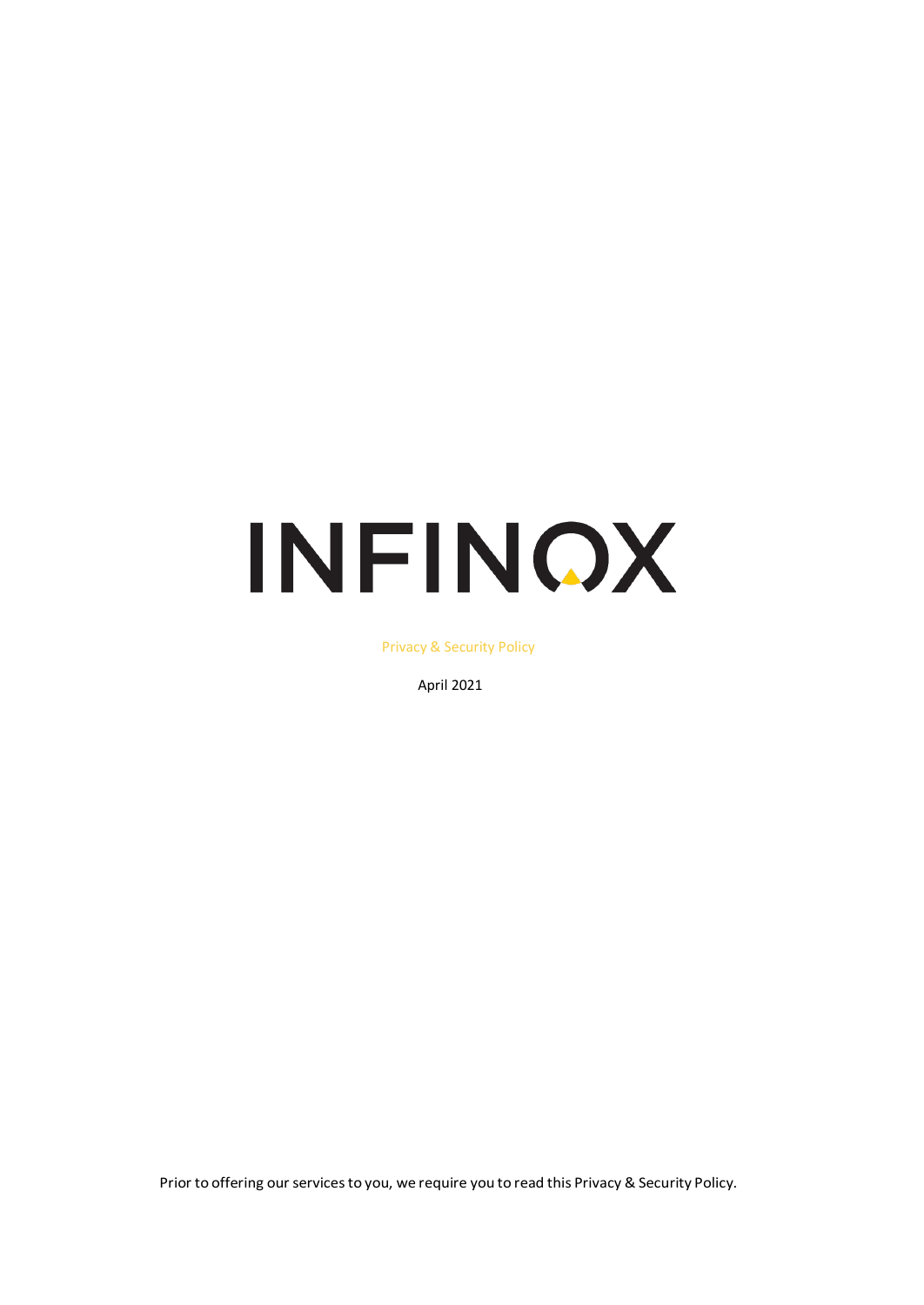## **PRIVACY AND SECURITY POLICY**

### **1. ABOUT INFINOXCAPITAL**

- 1.1 INFINOX Capital is a registered trading name of IX Capital Group Limited, formerly Infinox Capital (Bahamas) Limited, which is authorized and regulated by the Securities Commission of The Bahamas ("SCB"). INFINOX is authorized by SCB to deal, arrange and manage Securities. We help traders and Introducing Brokers achieve their business goals and personal ambitions by offering an extensive portfolio. Our business is built on integrity and trust, offering an industry leading combination of dynamic products, competitive trading parameters and premium, one-on-one service. It is INFINOX's mission to enable the personal ambitions and business goals of FOREX traders and IBs, through underpinning dynamic products with competitive trading parameters and a premium customer experience.
- 1.2 If you have any questions about this policy or how we collect and use personal information about you please contact us using the contact details provided below. We also have a dedicated Data Compliance Officer, who is responsible for data compliance issues.

#### Postal Address:

INFINOX Capital 201 Church Street, Sandyport Marina Village Nassau, NewProvidence The Bahamas SP- 62756

Phone number: +44 203 713 4490 Email: [compliance@infinox.com](mailto:compliance@infinox.com)

#### **2. INFINOX'S COMMITMENT**

2.1 INFINOX is committed to protect the privacy of your personal and financial information obtained to enable us to provide you with a secure website for you transactions. This policy confirms details how INFINOX manages the information provided to us by you or a third party in connection with our provision of services to you or which we collect from your use of our services via out website(s) and app(s). INFINOX will use your personal information in accordance with this Privacy and Security Policy and otherwise in accordance with The Bahamas Data Protection (Privacy of Personal Information) Act and the United Kingdom data protection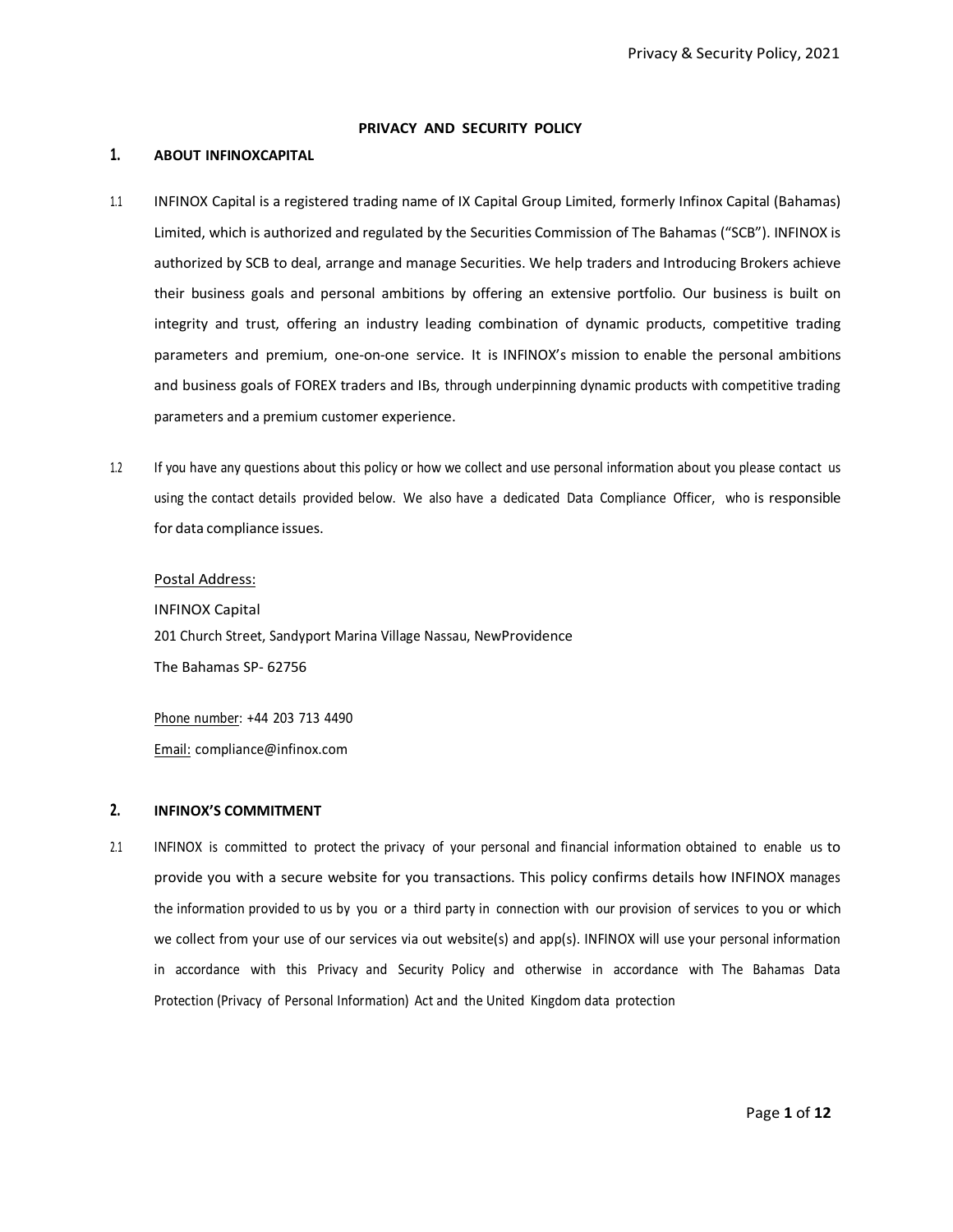# legislation(s).

- 2.2 Data protection regulations require that the personal information we hold about you must be:
	- Used lawfully, fairly and in a transparent way.
	- Collected only for valid purposes that we have clearly explained toyou and not used in anyway that is incompatible with those purposes.
	- Relevant to the purposes we have told you about and limited only to those purposes.
	- Accurate and kept up to date.
	- Kept only as long as necessary for the purposes we have told you about.
	- Kept securely.

## **3. REASONS FOR COLLECTING PERSONAL INFORMATION**

- 3.1 INFINOX collects certain personal information in order that it may meet the needs of its customers. By collecting certain personal information, INFINOX is able to monitor and improve the services which it offers to its existing and potential customers.
- 3.2 INFINOX will use this information for the following purposes:
	- verifying your identity;
	- assessing the suitability of the products and services we provide;
	- establishing and maintaining your account;
	- providing our services to you;
	- improving our services;
	- regulatory requirements; and
	- marketing.

### **4. PERSONAL INFORMATION COLLECTED FROM YOU**

4.1 INFINOX will collect and hold information about you when you complete an online application or other type of form or access and trade on your account through this website or another service we provide to you. The kind of personal information you give us may include (but is not limited to) name, address, date of birth, passport number, tax identification number, email address telephone number, employment and income information,credit/debitcardinformation,transactionhistoryandfinancial statements.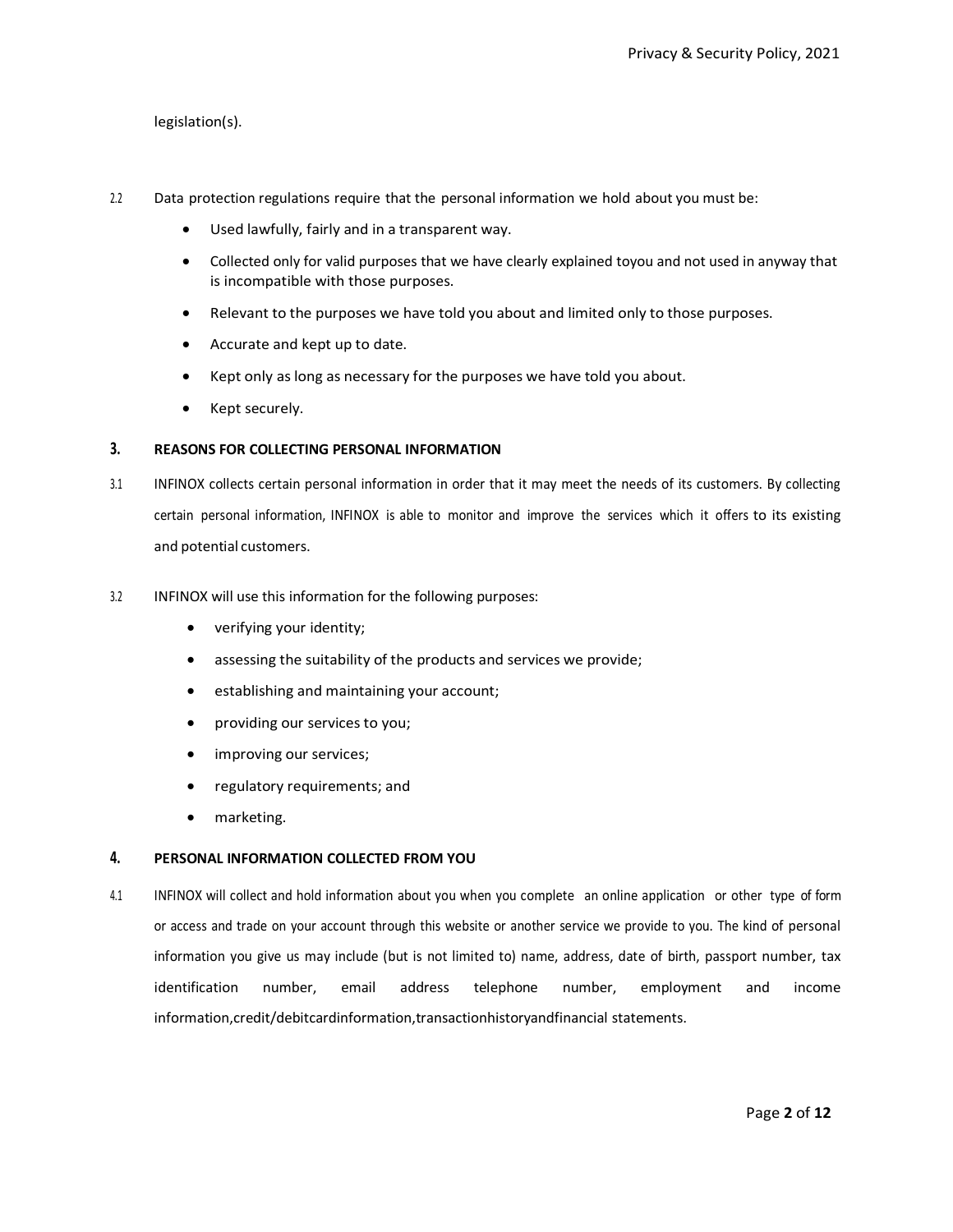- 4.2 INFINOX may derive information from your use of this website or another service we provide to you and may store this information with your personal profile. This information may include site areas visited, pages viewed, frequency and duration of visits, types of transactions conducted, documents downloaded and other websites which may have referred you or to which you link.
- 4.3 By opening an account with INFINOX and by placing Orders and entering into transactions, you acknowledge that you will be providing personal information (possibly including sensitive data) within the meaning of The Bahamas Data Protection (Privacy of Personal Information) Act and the United Kingdom Data Protection Act 1998 or the General Data Protection Regulation "GDPR" or any other applicable laws and regulations to us, and you consent to the processing of that information by INFINOX for the purposes of performing its obligations under this Agreement and administering the relationship between you and INFINOX, including the disclosure of the information to Affiliates both within and outside The Bahamas, European Union and/or European Economic Area.
- 4.4 INFINOX needs certain information to carry out an agreement with you and you must provide this in order to enter into an agreement with INFINOX to provide you with products and service. If you do not, we may not be able to offer you any products or services. Mandatory information fields are generally set out in the application.
- 4.5 Other correspondence or interaction (for example by email, telephone, post, SMS or via our website) between you and INFINOX, will include personal information (such as names and contact details) in that correspondence. This may include enquiries, reviews, follow-up comments or complaints lodged by or against you and disputes with you or your organization.
- 4.6 INFINOX may also collect details of phone numbers used to call our company and the date, time and duration of any calls. Please note that if we record your calls to or from INFINOX, we will inform you of this.

### **5. USE OF PERSONALINFORMATION**

- 5.1 INFINOX may keep and use such information to comply with any legal requirements or if it is necessary for our legitimate interest or for any one or more of the following purposes:
	- a. To provide the services to you that you have requested including processing transactions.
	- b. To confirm your identity.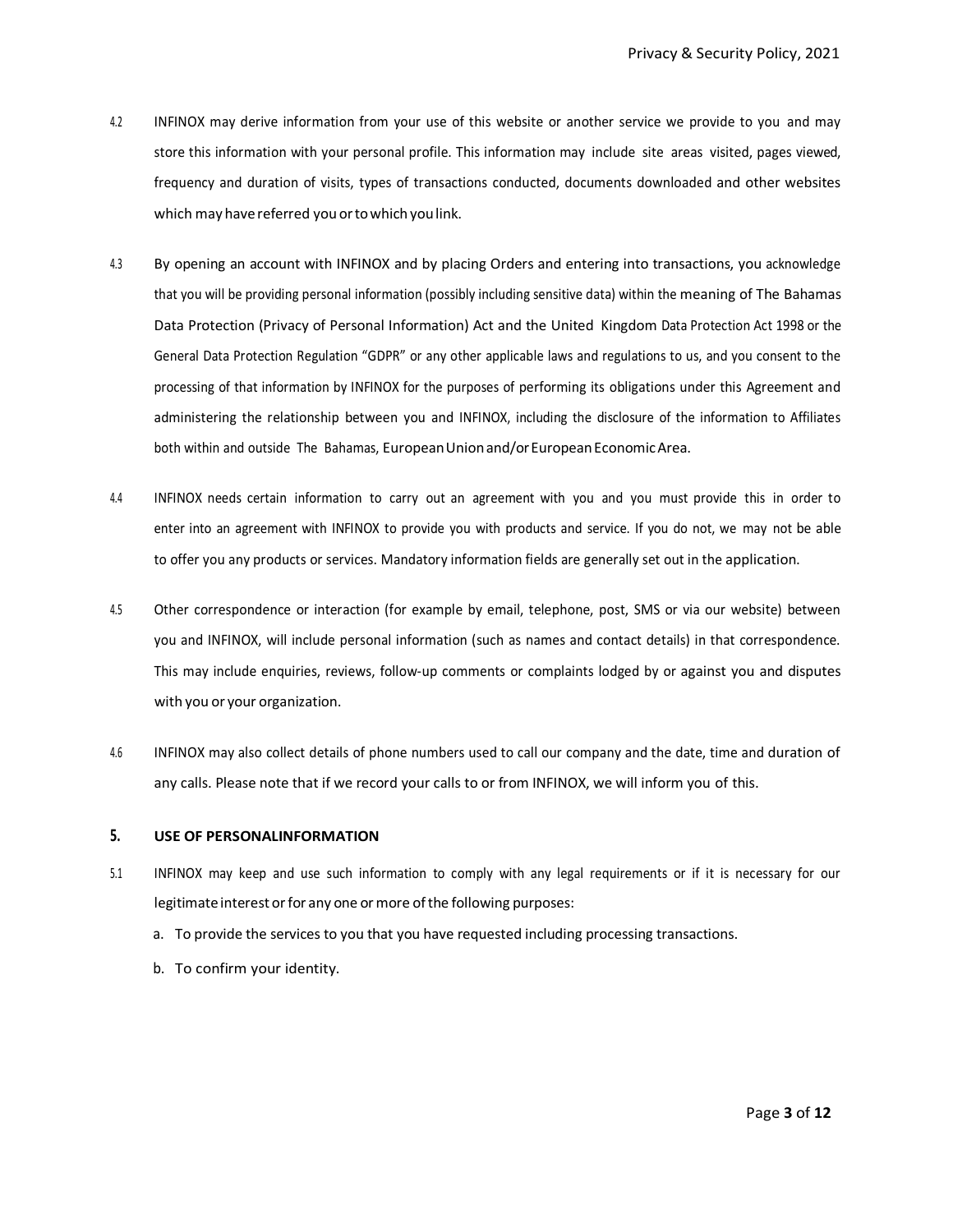- c. To maintain your personal profile.
- d. To manage your account.
- e. To contact you when necessary or appropriate in relation to the services being provided to you.
- f. To keep you updated whilst you are a customer in relation to matters such as contracts you have traded and activities of INFINOX.
- g. To manage and administer the products and services provided to you.
- h. To provide you with information regarding the products and services offered by INFINOX.
- i. To develop an understanding of the products and services that you may be interested in obtaining from INFINOX.
- j. To provide you with information or opportunitiesthat we believe may be relevant to you.
- k. To tailor the website or other service we provide to you to your needs and interests.
- l. To create anonymised statistical data.
- 5.2 You consent to INFINOX using your personal information for the above-stated purposes.
- 5.3 Where we use your personal information for marketing purposes to inform you about INFINOX's products and services that might be of interest to you, you always have the right to 'opt out' of receiving such a communication.
- 5.4 You can exercise the right at anytime by contacting us using the details provided at the start of this policy. If we send you any marketing emails, we will always provide an unsubscribe option to allow you to opt out of any further marketing emails. If you "opt-out" of our marketing materials you will be added to our 'suppression list' to ensure we do not accidentally send you further marketing. Where you unsubscribe from any postal marketing, you may initially still receive some content which has already been printed or sent, but we will remove you from any future campaigns. We may still need to contact your administrative for operational purposes, but we will make sure that those communications do not include direct marketing.
- 5.5 If you are an existing customer or are acting as a business we use your contact details as necessary for our legitimate interestsinmarketing toyou and maintaining alistof potential customers.
- 5.6 If you are not an existing customer, and are not acting as a business, we will only contact you for marketing purposes with your consent (whether we have collected your details directly from you, or through a third party).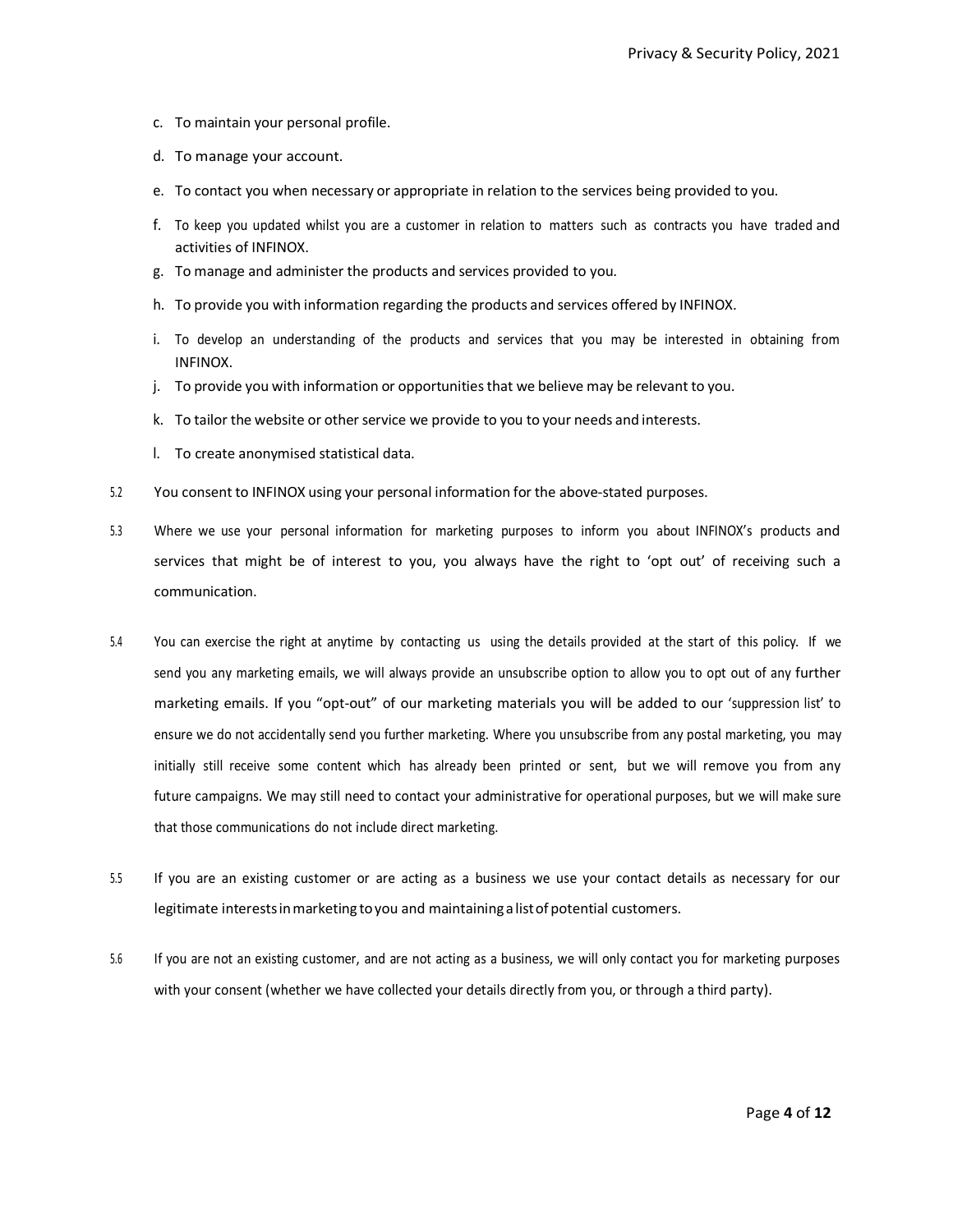5.7 INFINOX will only use your personal information for the purposes for which it collected it as set out in this policy, unless INFINOX reasonably considers a need to use it for another reason and that reason is compatible with the original purpose. If INFINOX needs to use your personal information for an unrelated purpose, INFINOX will notify you and will explain the legal basis which allowsto doso.

## **6. DISCLOSURE AND SHARING OF PERSONAL INFORMATION**

- 6.1 INFINOX does not sell, license or otherwise disclose your personal information to third parties for marketing purposes. We do use third party service providers to send out our marketing, but we only allow them to use that information on our instructions and where they have agreed to treat the information confidentially and to keep it secure. INFINOX may be required to provide your personal information to the SCB and other regulatory and government bodies from time to time in The Bahamas, the United Kingdom and other countries. INFINOX may also disclose your personal information to:
	- a. Financial institutions and other similar organizations that it deals with in the course of its corporate activities, or those that are nominated by you.
	- b. External service providers and professional advisers (which may be located overseas) that provide services toINFINOX.
	- c. Any organization at your request or any persons acting on your behalf, including your financial adviser, broker, solicitor or accountant.
	- d. Any third parties where this is necessary to process a transaction or provide services which you have requested;oranyauthoritytowhomINFINOXisrequiredtodisclosesuchinformationbylaw.
- 6.2 In the event that INFINOX is subject to negotiations for the sale of its business (whole or party of), or sold to a third party or undergo a re-organization, you agree that any of your personal information which we hold may be disclosed to such party or its advisors as part of any due diligence process for the purpose of analyzing any proposed sale or re-organization or transferred to that re-organized entity or third party and used for the same purposes as you have agreed to under this Agreement.

## **7. YOUR RIGHTS**

7.1 You are not required to provide any personal information requested by INFINOX. However, without that information, INFINOX may be unable to open an account for you, where the information is requested in an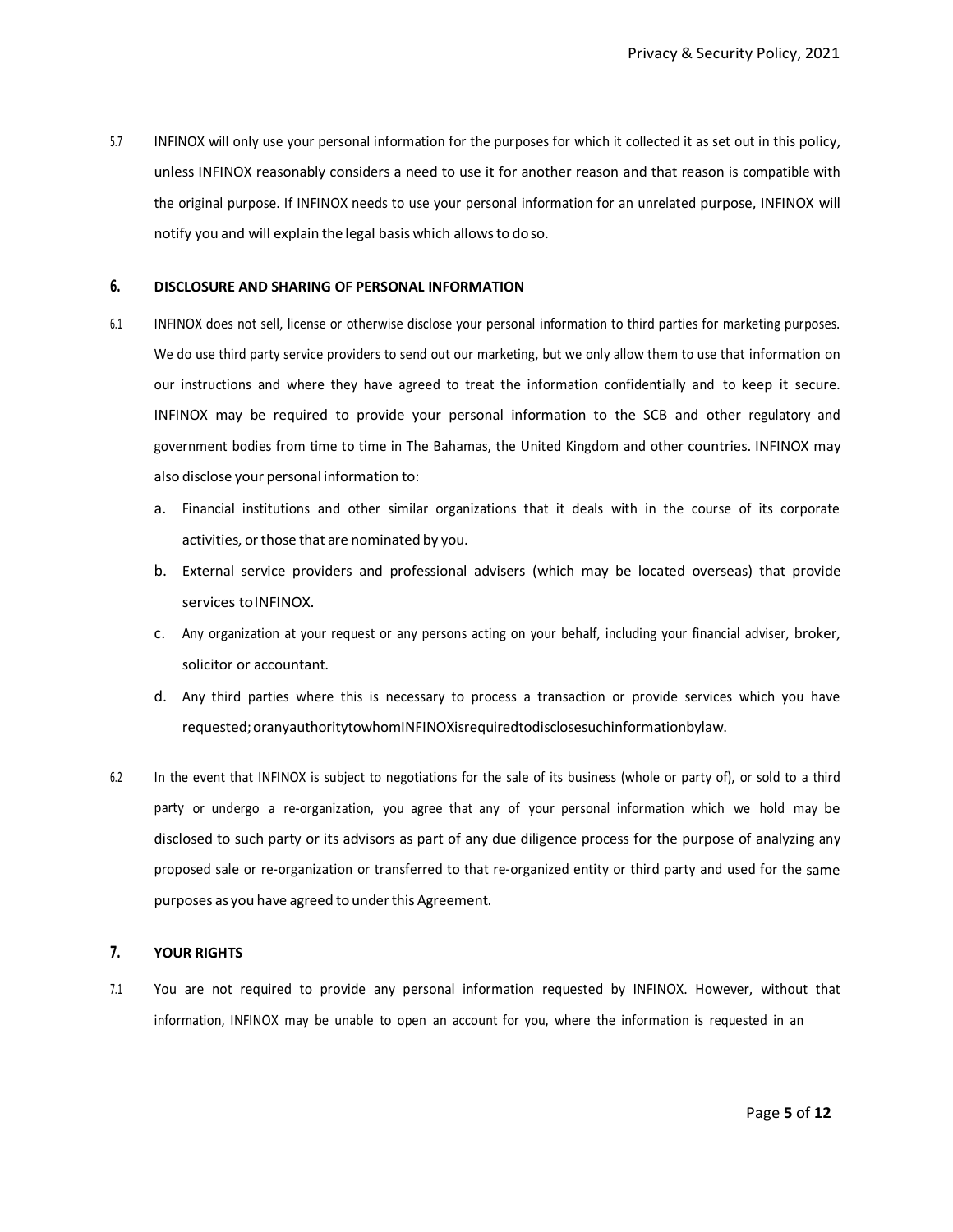Application form, or to provide you with any other services, information or assistance you have sought.

- 7.2 Data protection law gives you a number of rights when it comes to personal information we hold about you. The key rights are set out below. More information about your rights can be obtained from the SCB. Under certain circumstances, by law you have the right to:
	- a. **Be informed in a clear, transparent and easily understandable way** about how we use your personal information and about your rights. This is why INIFINOX is providing you with the information in this policy. If you require any further information about how we use your personal information, please let us know.
	- b. **Request an access** to your personal information (commonly known as a "data subject access request"). This enables you to receive a copy of the personal information INFINOX holds about you and to check that INFINOX is lawfully processing it. INFINOX may charge a nominal fee to cover the cost of verifying the application and locating, retrieving, reviewing and copying any material requested.
	- c. **Request a correction** of the personal information that INFINOX holds about you. This enables you to have any incomplete or inaccurate information we hold about you corrected.
	- d. **Request an erasure** of your personal information. This enables you to ask INFINOX to delete or remove personal information where there is no good reason for us continuing to process it (for instance, we may need to continue using your personal data to comply with our legal obligations). You also have the right to ask us to delete or remove your personal information where you have exercised your right to object to processing (see below).
	- e. **Object to processing** of your personal information where INFINOX is relying on a legitimate interest (or those of a third party) and there is something about your particular situation which makes you want to object to INFINOX using your information on this basis and INFINOX does not have a compelling legitimate basis for doing so which overrides your rights, interests and freedoms (for instance, we may need it to defend a legal claim). You also have the right to object where INFINOX is processing your personal information for direct marketing purposes.
	- f. **Request a restriction** for processing your personal information. This enables you to ask INFINOX to suspend the processing of personal information about you, for example if you want INFINOX to establish its accuracy or the reason for processing it.
	- g. **Request a transfer** of your personal information to another party where you provided it to INFINOX and INFINOX is using it based on your consent, or to carry out a contract with you, and INFINOX processes it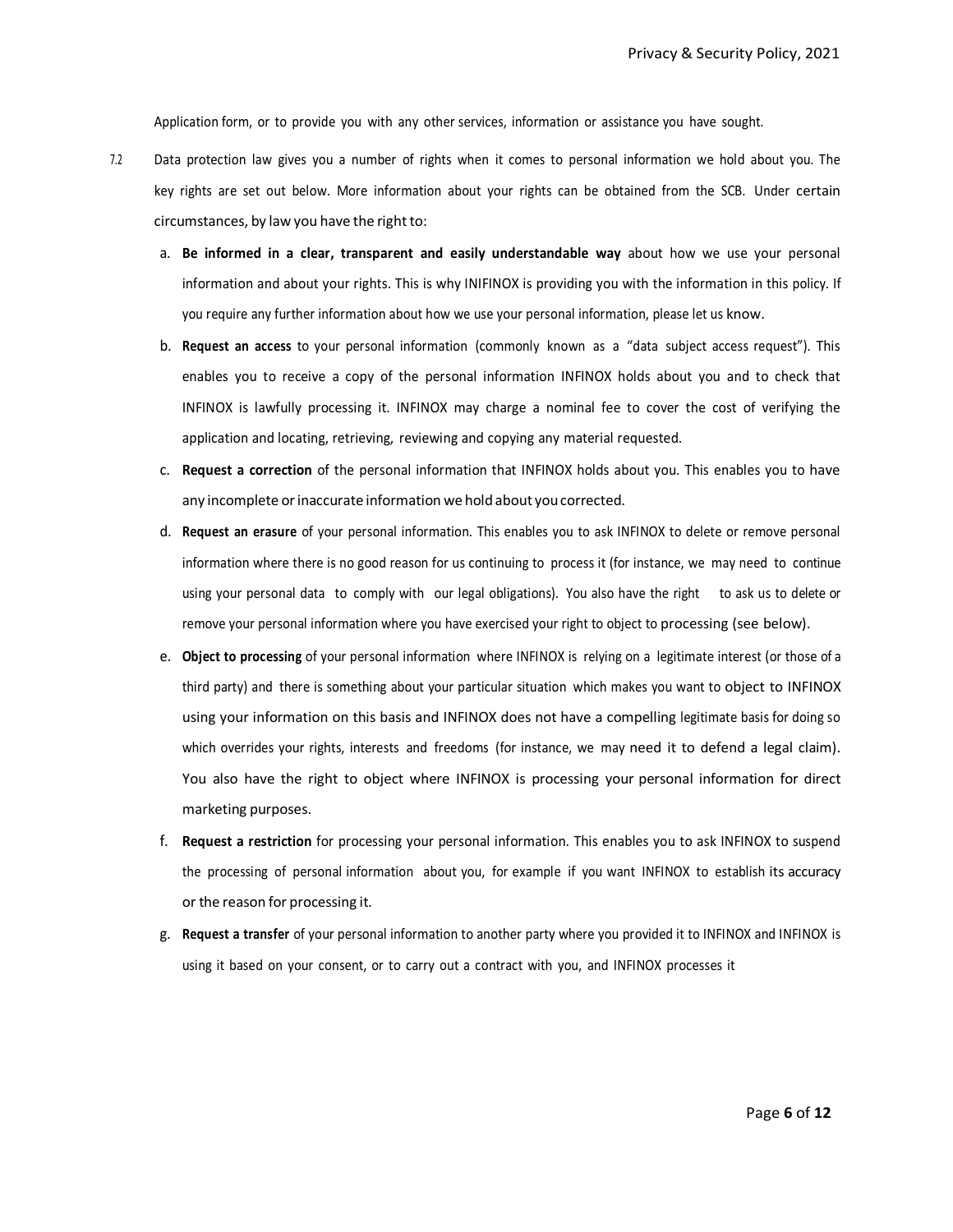using automated means.

- h. **Withdrawal consent**. In the limited circumstances where INFINOX is relying on your consent (as opposed to the other bases set out above) to the collection, processing and transfer of your personal information for a specific purpose, you have the right to withdraw your consent for that specific processing at any time. Once INFINOX has received notification that you have withdrawn your consent, INFINOX will no longer process your information for the purpose or purposes you originally agreed to, unless INFINOX has another legitimate interest in doing so.
- i. **Lodge a complaint**. If you think that INFINOX is using your information in a way which breaches data protection law, please contact us in the first instance using the contact details provided in section 1.2 of this Policy. You also have the right to raise a complaint with your national data protection supervisory authority (if you are in the United Kingdom, this will be the ICO).

## **8. UPDATING YOURINFORMATION**

- 8.1 You may inform INFINOX at any time that your personal details have changed or that you wish INFINOX to review, verify, correct or request erasure of your personal information, withdraw your consent to the processing or request that we transfer a copy of your personal information to another party. Please contact us via email at [compliance@infinox.com.](mailto:compliance@infinox.com.)
- 8.2 INFINOX will change or delete your personal information in accordance with your instructions, except to the extent that we are required to hold your personal information for regulatory or legal purposes, to provide you with the services you have requested or to maintain adequate business records.

#### **9. ACCESSING YOURINFORMATION**

- 9.1 Under The Bahamas, South Africa, Mauritius and United Kingdom data protection legislation, you have, subject to certain exceptions, The right to obtain copies of any personal information which INFINOX holds about, the purposes for which they are being or are to be processed, and the recipients or classes of recipients to whom such information is or may be disclosed. You are entitled to inform INFINOX of any inaccuracy in your personal information.
- 9.2 If you wish to access any personal information INFINOX may hold or wish INFINOX to correct any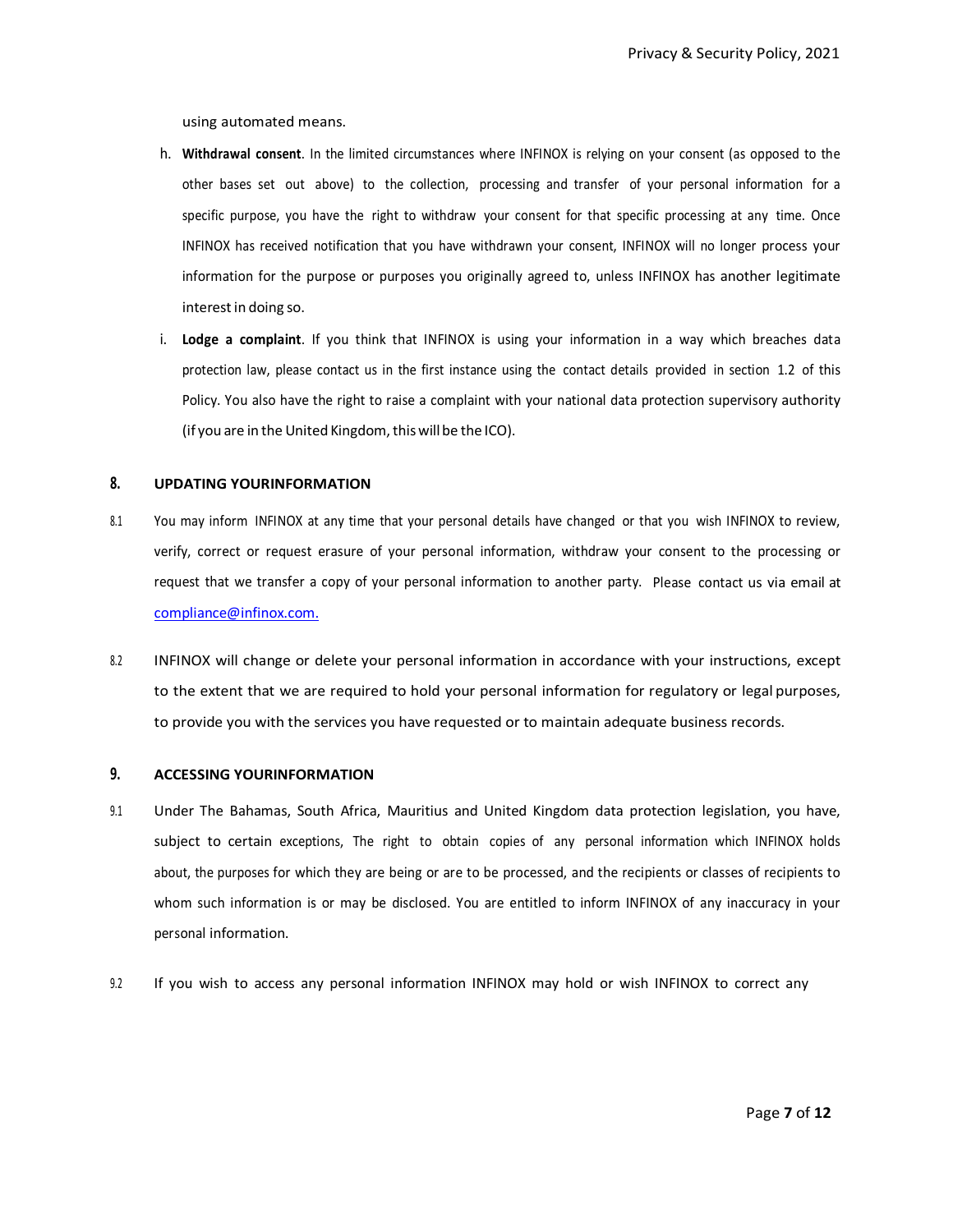misinformation please notify us in writing using the address provided at the start of this policy. INFINOX may charge a fee (details of which are available upon request) for providing access to the information to cover the cost of verifying the application and locating, retrieving, reviewing and copying any material requested.

- 9.3 INFINOX may need to request specific information from you to help to understand the nature of your request, to confirm your identity and ensure your right to access the information (or to exercise any of your other rights). This is another appropriate security measure to ensure that personal information is not disclosed to any person who has no right to receive it.
- 9.4 Please consider your request responsibly before submitting it. INFINOX will respond to your request as soon as possible. Generally, this will be within one month from the date your request was received, if the request is going to take longerto deal with, INFINOX will let you know.
- 9.5 If you make a written request to us, we will also correct, delete and/or block personal information from further processing if that information proves to be inaccurate.
- 9.6 Please note that pursuant to The Bahamas Data Protection (Privacy of Personal Information Act and the United Kingdom Data Protection Act 1998) or the General Data Protection Regulation or any other applicable laws and regulations, certain information may be exempt from disclosure or INFINOX may be unable to disclose information you request.

#### **10. COOKIES AND WEBSITE INFORMATION**

- 10.1 INFINOX uses cookies (and other tools such as webpage counters or other analytics tools) to gather information about your access to this website and other services we provide to you. Cookies are small pieces of information which use a unique identification tag and are stored on your device as a result of you using this website or other service we provide to you. INFINOX uses this as necessary for our legitimate interests in administering our website and to ensure it operates effectively and securely.
- 10.2 We, or third party advertisers, may also use this information to serve adverts on you. Where those adverts are targeted, this may involve using website information and information we (or our third party advertisers) have obtained from third parties. This will not include information such as your name or contact details.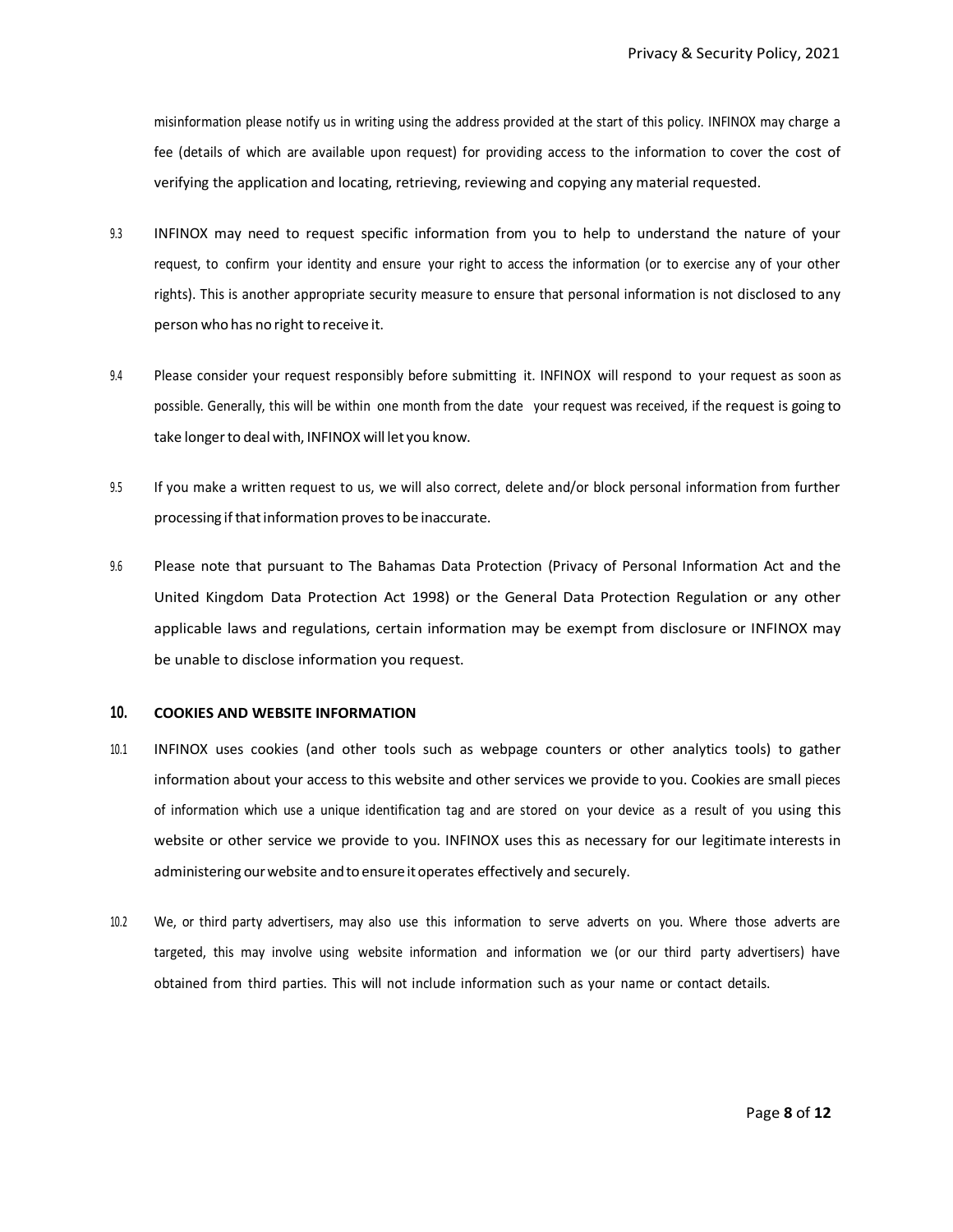Where our adverts are displayed to you using your information, your information is used as necessary for our legitimate interestsin marketing to you.

- 10.3 We keep this website information about you until the relevant cookie expires or is removed by you.
- 10.4 When cookies are used by us, they collect statistical and factual information about how you use our services. Most internet browsers are set up to accept cookies. If you do not wish to receive cookies, you maybe able to change the settings of your browser to refuse all cookies or to have your computer notify you each time a cookie is sent to it, and thereby give yourself the choice whether to accept it or not. However, this may impair the quality of the services that we provide to you in relation to your account.
- 10.5 We use Hotjar in order to better understand our users' needs and to optimize this service and experience. Hotjar is a technology service that helps us better understand our users' experience (e.g. how much time they spend on which pages, which links they choose to click, what users do and don't like, etc.) and this enables us to build and maintain our service with user feedback. Hotjar uses cookies and other technologies to collect data on our users' behavior and their devices. This includes a device's IP address (processed during your session and stored in a de-identified form), device screen size, device type (unique device identifiers), browser information, geographic location (country only), and the preferred language used to display our website. Hotjar stores this information on our behalf in a pseudonymized user profile. Hotjar is contractually forbidden to sell any of the data collected on our behalf. For further details, please see the 'about Hotjar' section of [Hotjar's support site.](https://help.hotjar.com/hc/en-us/categories/115001323967-About-Hotjar)
- 10.6 Our website includes Advertising Features by Google, you acknowledge you adhere to the [Google](https://support.google.com/analytics/answer/2700409?hl=en_US&utm_id=ad)  [Advertising Features Policy,](https://support.google.com/analytics/answer/2700409?hl=en_US&utm_id=ad) including rules around sensitive categories, have the necessary privacy disclosures and rights from your end users for such association, and that such data may be accessed and/or deleted by end users via <u>My Activity</u>. You acknowledge that you have the necessary rights from your end users, including disclosures in your privacy policy to share this data with Google.
- 10.7 Our website may, from time to time, contain links to third party websites, plug-ins and applications. Clicking on those links or enabling those connections may allow third parties to collector share data about you. We do not control these third party websites and are not responsible for their privacy statements. When you leave our website, we encourage you to read the privacy policy of every website you visit.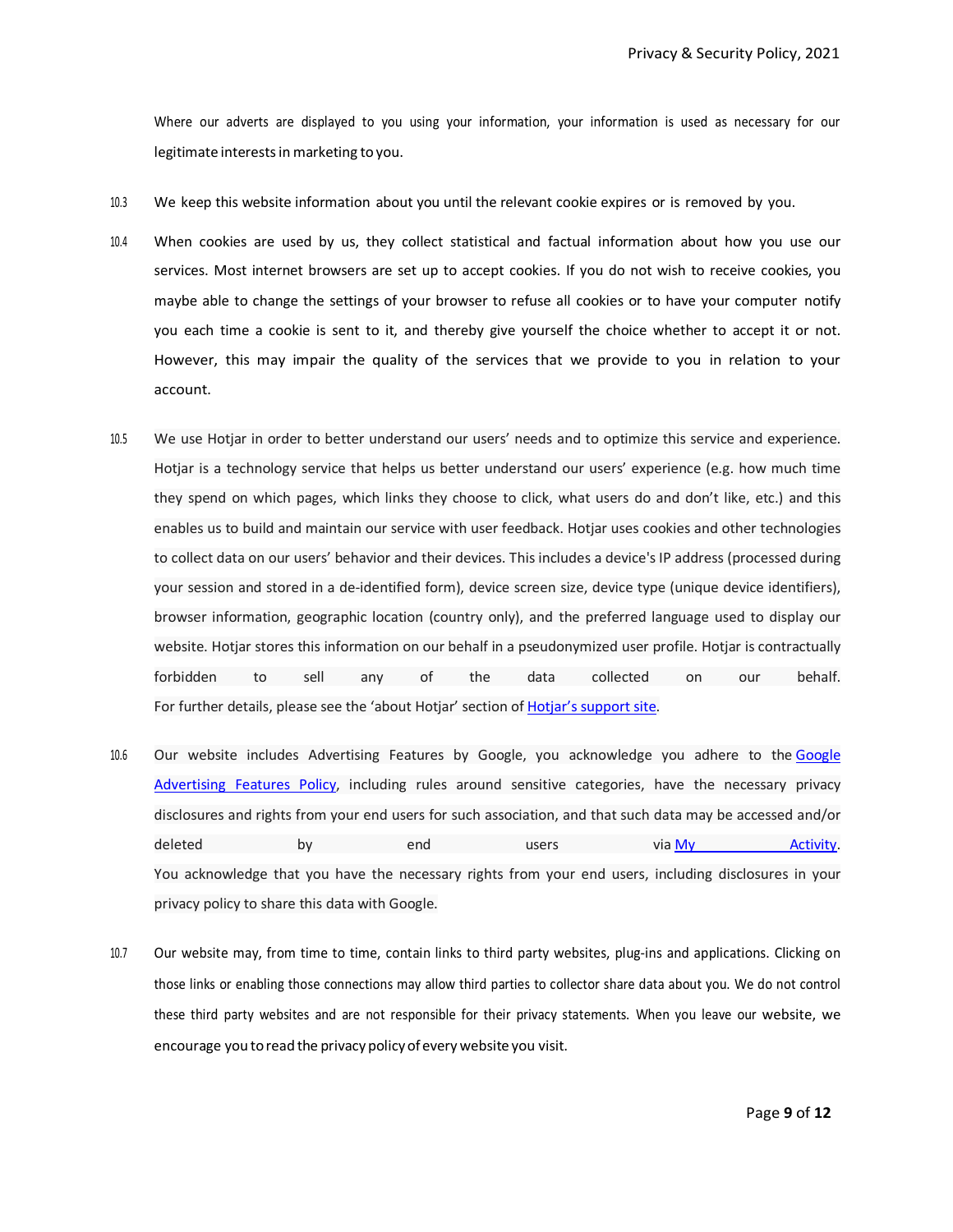## **11. CONTENT INFORMATION**

- 11.1 This is information about you which you provide when you post content on INFINOX's website, social media and any other INFINOX's sites. This may include reviews, photographs, videos and other content.
- 11.2 We may display and publish this information on our platforms as part of our contract with you or as necessary for our legitimate interests in providing content to our users.
- 11.3 This information is kept for as long as you have an account with us and may be retained and displayed indefinitely after you close your account.

## **12. INFORMATION COLLECTED AT OUR PREMISES**

### **12.1 VISITOR INFORMATION**

INFINOX collects information about visitors to our premises. INFINOX may record information on your visit, including the date and time, who you are visiting, your name, employer, contact details and vehicle registration number. If you have an accident at our premises, this may include a record of your accident.

**12.2 CCTV**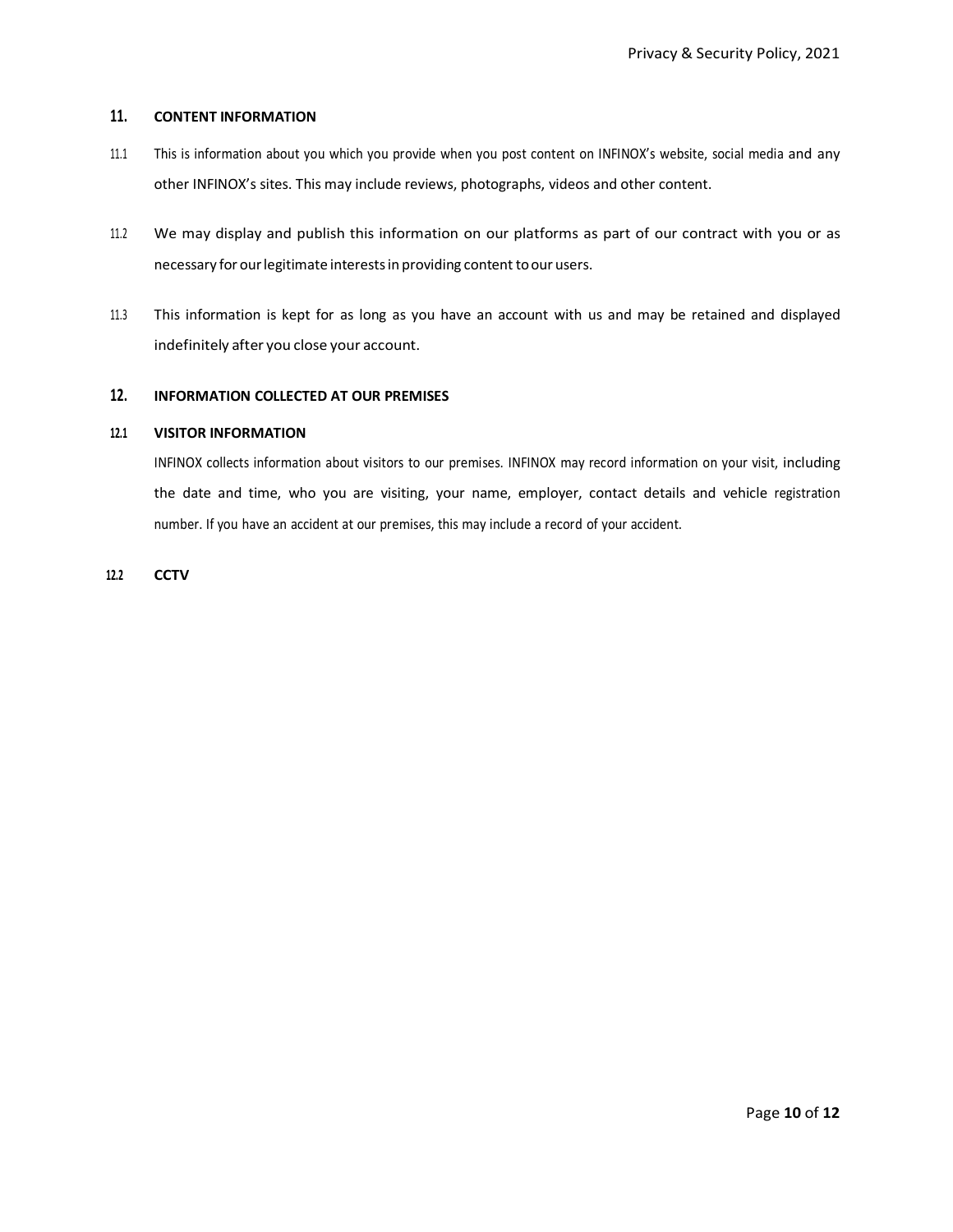INFINOX may operate CCTV at our premises which may record you and your activities. We display notices to make it clear what areas are subject to surveillance. We only release footage following a warrant or formal request from law enforcement, or as necessary in relation to disputes.

12.3 INFINOX uses this information as necessary for our legitimate interests in administering your visit, ensuring site security and visitor safety, and administering parking.

### **13. STORAGE OFINFORMATION**

- 13.1 INFINOX's office headquarters are based in the United Kingdom with a main data centre located in the United Kingdom also. However, where required to perform our contract with you or for our wider business purposes, the information that we hold about you may be transferred to, and stored at, a destination outside the United Kingdom and the EU.
- 13.2 You acknowledge and agree that your personal information may be transferred within or outside the The Bahamas, United Kingdom and European Economic Area (EEA). You agree that we will be permitted, if so required, to furnish relevant information concerning or your Trading Account(s) to any person who we believe to be seeking a reference or credit reference in good faith. The information we share may affect your ability to obtain credit. Please note that INFINOX only transfers personal information to organizations outside The Bahamas if INFINOX has assessed the organization as having appropriate controls and safeguards in place to protect your personal data.
- 13.3 Some countries or organizations outside of The Bahamas, United Kingdom and the European Union which we may transfer your information to will have an "adequacy decision" in place, meaning The Bahamas considers them to have an adequate data protection regime in place. Data may be transferred to, stored and processed in countries which do not offer "adequate protection" for the purposes of Directives of the SCB for any purpose related to the operation of your Account. Such purposes include the processing of instructions and generation of confirmations, the operation of control systems; the operation of management information systems; the carrying out of such credit and identity checks as we may deem necessary or desirable; and allowing staff of any of our Affiliates who share responsibility for managing your relationship from other offices to view information about you. You agree that where it is necessary for the provision of these or other Services to you, we may transfer your information to persons who provide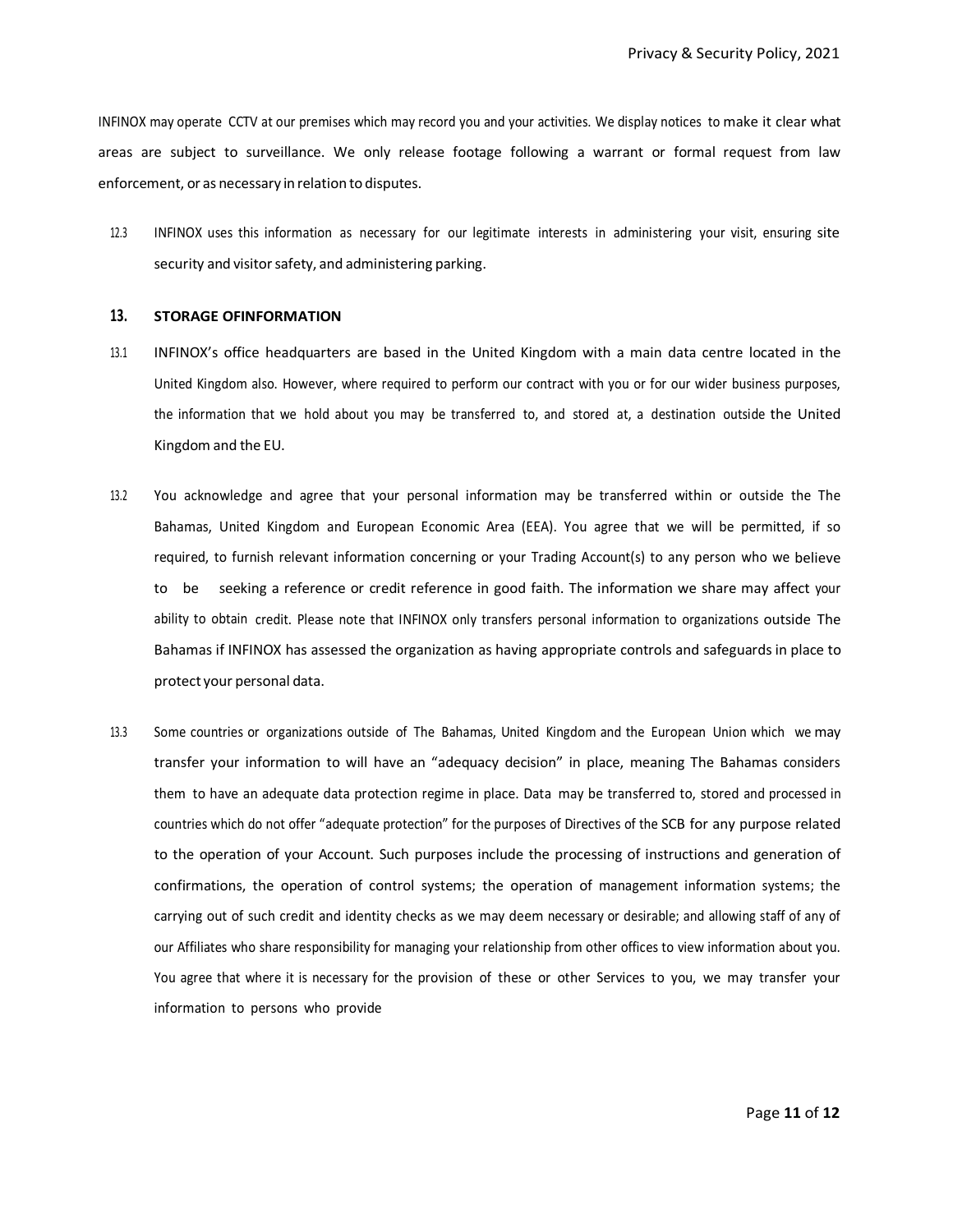services to INFINOX, including where those persons may be outside the EEA. You consent to INFINOX's processing and disclosing such information in accordance with INFINOX's Privacy and Security Policy published on INFINOX's website(s), asmay be updated from time to time.

13.4 If we transfer data to countries or organizations outside of The Bahamas that does not have an adequate data protection regime in place, we will ensure that appropriate safeguards (for example, model clauses approved by the EU or a data protection authority) are put in place where required. To obtain more details of these safeguards, please contact us.

### **14. DATA SECURITY**

- 14.1 INFINOX takes security very seriously and adopts industry and information security best practices to protect your personal information and ensure it is not accessed by unauthorized persons. Measures include encryption of data during transmission, strong authentication mechanisms and secure access to machines and data.
- 14.2 INFINOX has put in place appropriate internal security measures to prevent your personal information from being accidentally lost, used or accessed in an unauthorized way, altered or disclosed. In addition, INFINOX limits access to your personal information to those employees, agents, contractors and other third parties who have a business need to know. They will only process your personal information on INFINOX's instructions and they are subject to a duty of confidentiality.
- 14.3 INFINOX has put in place procedures to deal with any suspected data security breach and will notify you and any applicable regulator of a suspected breach where necessary.

#### **15. RETENTION OFINFORMATION**

#### **General retention policy**

- 15.1 To determine the appropriate retention period for personal information, we consider the amount, nature, and sensitivity of the personal information, the potential risk of harm from unauthorized use or disclosure of your personal information, the purposes for which we process your personal information and whether we can achieve those purposes through other means, and the applicable legal requirements.
- 15.2 Generally, INFINOX will keep your information for a period of five (5) years. In some circumstances, it may be